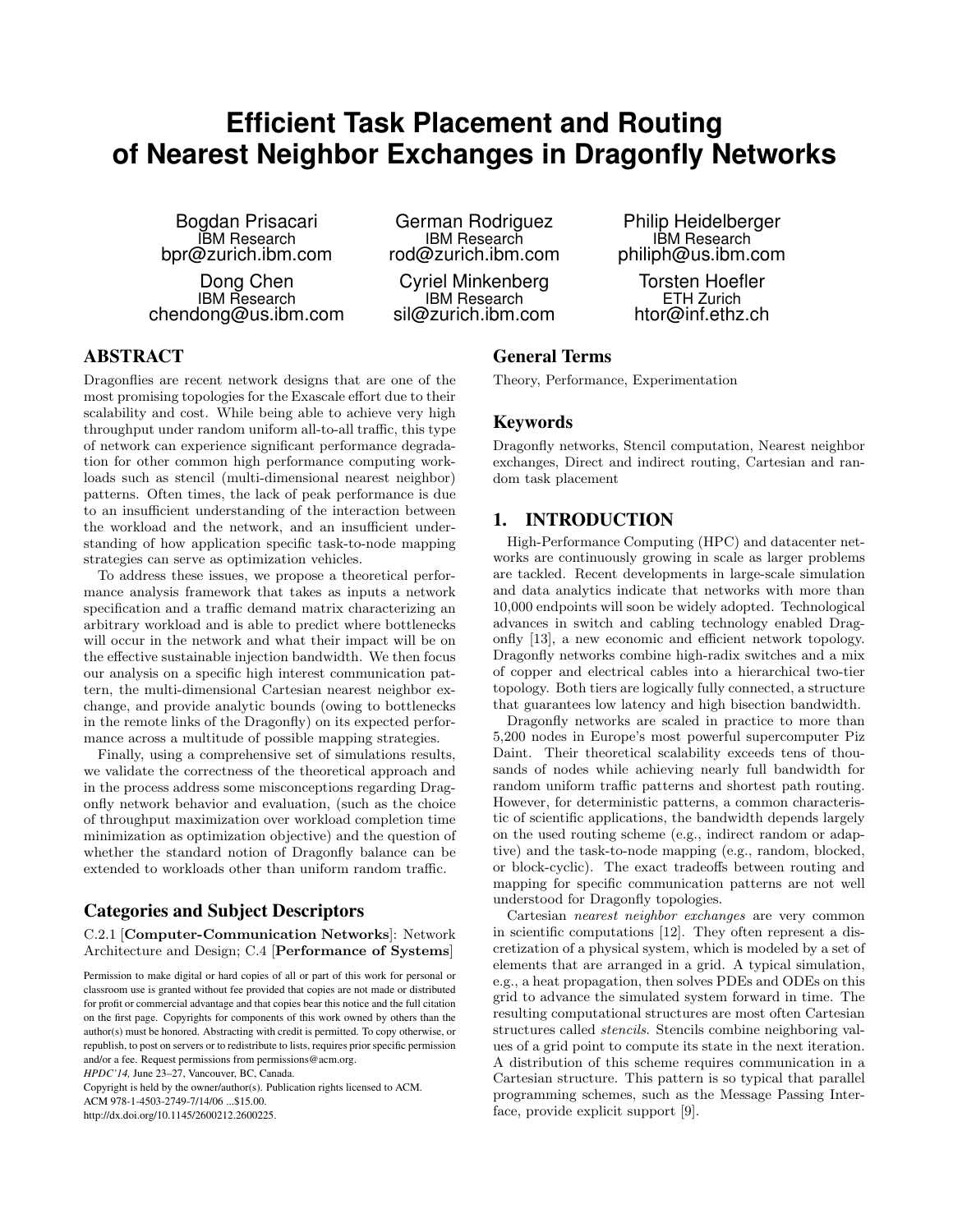Any deterministic traffic pattern may exhibit poor performance if the computation is mapped unfavorably to a Dragonfly [1, 3, 6, 13]. For example, we found that the completion time for randomly mapped stencil computations can be between 50% to 10 times larger than the best achievable completion time. Several related studies empirically analyzed the impact of routing [6, 13], topology [6] and task mapping [3] to support applications with deterministic communication patterns such as stencil. Those studies report significant improvements for random indirect routing or random task mapping. However, indirect routing reduces the available global network bandwidth by utilizing more links and random task mapping looses communication locality because neighborhoods are spread throughout the system. Both schemes increase the network load and the exact tradeoffs of the routing and mapping selections remain unclear in general.

In this work, we provide a clear set of guidelines how to configure the network for a given workload. For this, we derive a general theoretical model of communication performance of multi-dimensional stencil computations on arbitrary Dragonfly networks considering different domain decompositions and task placements. Our general model allows us to co-design the application decomposition for the class of Cartesian stencil applications with the ideal Dragonfly network configuration. In summary, we guide the user to select the optimal values of the parameters

- domain decomposition,
- task placement (sparsity and randomization), and
- routing approach.

We also validate our theoretical results against detailed simulations of the targeted scenarios and conclude with a summary of practical recommendations on how to (1) configure an application to run on a Dragonfly network and (2) optimize the design of a Dragonfly network to achieve higher performance for the nearest neighbor exchange.

## 2. BACKGROUND AND RELATED WORK

Dragonfly topologies [13] are highly scalable high-radix two-level direct networks with a good cost-performance ratio, used for example in the PERCS interconnect [2] and in the Cray Cascade  $[5]^1$  and likely to be one of the options chosen for many of the future Exascale systems.

A dragonfly is a two-level hierarchical network, where fully-connected groups of lower-radix switches at the first level form a virtual high-radix switch. These virtual high-radix switches form another fully-connected graph of groups [13]. The ports that the virtual high-radix switches use to connect to the other virtual switches are distributed across the physical switches that make up the virtual switch.

Dragonflies can be uniquely described by means of three parameters: p, the number of nodes connected to each switch, a, the number of switches in each first level group, and h, the number of channels that each switch uses to connect to switches in other groups. For certain values of these parameters it can be shown that close to ideal throughput can be achieved for uniform traffic.

In a Dragonfly, shortest paths between pairs of nodes are unique. The longest possible shortest path is made up of a traversal of a *local* (L) link in the first level group to get to the switch that has a *global* (R) link towards the destination group, a traversal of the R link and a second *local* link traversal in the destination group to get to the switch directly connected to the destination node. Figure 1 illustrates the topological layout of a Dragonfly network and the meaning of the  $(p, a, h)$  parameters.



Figure 1: Example of a  $(p = 2, a = 3, h = 1)$  Dragonfly topology. Every switch is connected to  $p = 2$  nodes, there are  $a = 3$  switches in every group and every switch has  $h = 1$ links connecting it to switches outside its group.

However, this lack of shortest path diversity can lead to an extreme degradation in performance for certain adversarial traffic patterns [3, 6]. One option to alleviate this degradation is to use Valiant's algorithm [17]. This algorithm routes a packet to a randomly chosen intermediate node first, before routing it to the actual destination. The expectation is that, by using a different random intermediate node for each packet, the original nature of the traffic is shifted towards a uniform random distribution of traffic. However, this is done at the expense of longer paths and results in roughly a doubling of the load for an original traffic that is sufficiently dense (such as originally random uniform traffic [4]).

The longer paths in Valiant routing also have the disadvantage of requiring the use of additional virtual channels to guarantee deadlock freedom. In particular, the Valiant routing variant for dragonflies as described in [13], which we will call *Valiant [Kim:2008]*, requires 3 virtual channels (instead of 2 for shortest paths) for the L links and 2 virtual channels (instead of 1 for shortest path) for the R links, to guarantee deadlock freedom [2]. *Valiant [Kim:2008]* can be described as follows: when a source s in first-level group S sends a message to destination  $d$  in first-level group  $D$ , and intermediate misroute group is chosen  $(I)$ . A minimal route (consisting of at most one L and one R hop) is taken to arrive to a switch in group I. Once the packet arrives to this intermediate group  $I$ , the packet follows the unique minimal route from the arriving switch at  $I$  to the destination  $d$ (requiring at most two L hops and one R hop).

The nearest neighbor exchange (NNE) is a common exchange pattern in many HPC applications. This pattern arises as the result of a decomposition of the domain of a problem into smaller elements. The computation for each element depends on a number of neighboring elements, where the neighborhood definition is dependent on both the specific problem and the specific way of performing the decomposition. In this work, we will consider Cartesian decompositions along a variable number of dimensions, and ad-

<sup>&</sup>lt;sup>1</sup>In both cases, with modifications with respect to the original design by [13].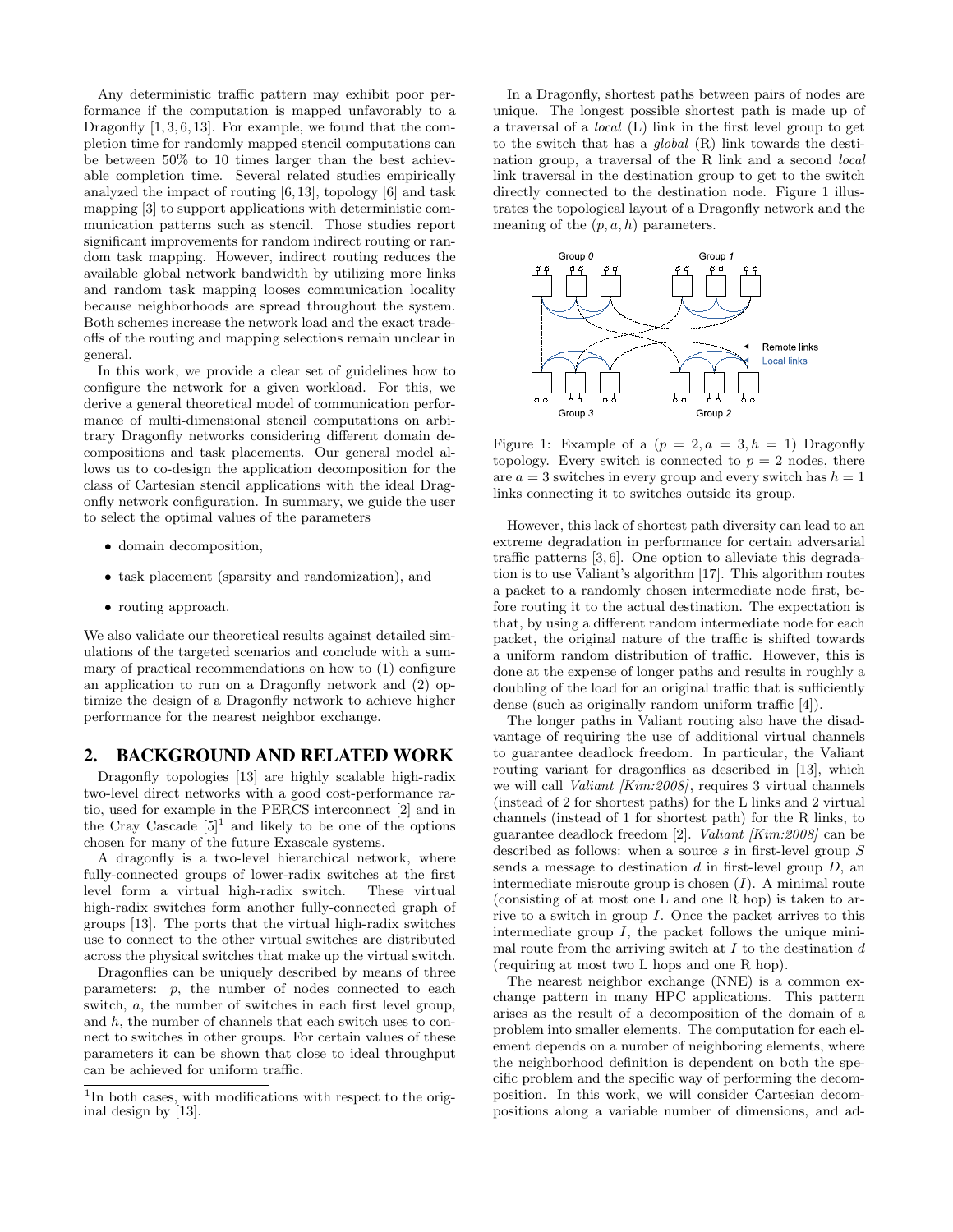ditionally we will consider that an element only exchanges data with elements with which it shares a D−1-dimensional contact plane. We will also make the assumption that the amount of exchanged data needed is proportional to the size of the  $D-1$ -dimensional contact plane.

A large fraction of HPC applications make use of the multi-dimensional nearest neighbor exchange pattern [12]. Relevant examples are Cactus [8], which uses a grid decomposition to solve Einstein's equations to study astrophysical phenomena, GTC [14] (Gyrokinetic Toroidal Code), which solves the gyrophase-averaged Vlasov-Poisson equations on a 3D toroidal domain, LBMHD [18] (Lattice Boltzmann methods for the problem of magneto-hydrodynamics (MHD)), which uses either a 2D or 3D lattice, or MILC, a 4D lattice QCD code. These are only a small, but relevant fraction of the many codes which, with variations, rely on efficient nearest neighbor exchanges to achieve performance.

A recent paper [3] analyzed the performance achieved in dragonfly networks when executing such communication patterns with several task-placements and routing schemes (shortest path and Valiant). This work showed how a randomization of the task placement using shortest path routing achieved similar performance to a contiguous task placement using Valiant routing. Another work [11] also explored, for other patterns, the alternative of Valiant routing and of randomized task placement, and concluded that, while randomization improves performance over a naive contiguous placement, the performance achieved is still low when compared to the peak obtained for uniform random traffic, both with direct and indirect routing. Neither of this works studied in detail how the domain decomposition and a structured task placement influences the NNE performance on a dragonfly, and neither has provided a model that is able to predict NNE performance given the topology parameters, the domain decomposition, and the task placement onto a dragonfly.

### 3. THEORETICAL ANALYSIS

In order to explore the optimization opportunities for multi-dimensional near neighbor communication patterns in Dragonfly networks, we will provide theoretical estimates for the performance of applications executed as a set of concurrent tasks exhibiting arbitrarily shaped Cartesian multidimensional nearest neighbor communication patterns and being executed on a system interconnected via arbitrary Dragonfly networks. We will explore different task placement strategies as well as the trade-off between increased performance and network utilization. The end goal is to be able to determine guidelines as to how to map such applications onto the different nodes in the system such that communication performance is maximized.

This section provides the step by step derivation of these guidelines and is fairly technical. The reader that is interested mainly in the end result should read Section 3.2 where we introduce the main notations and then skip directly to Section 3.5.

## 3.1 Arbitrary workload performance in **Dragonflies**

We consider an arbitrary workload given by a traffic demand matrix  $T$ , with as many columns and rows as concurrent tasks perform the workload. Each element  $t_{sd}$  of the matrix represents the total number of bytes sent by task  $s$ to task d. We denote by  $\hat{T}$  the normalized traffic demand

matrix, where every element  $\hat{t}_{sd}$  is the corresponding element in  $T$  divided by the total number of bytes send by source task s.

$$
\hat{t}_{sd} = t_{sd} / \sum_{d} t_{sd} \tag{1}
$$

The goal of this subsection is to formalize the effective injection throughput that will be sustainable at the nodes by estimating the demand that the workload will impose on the network. We will denote this effective injection bandwidth for node *n* by  $B_{\text{P,eff}}^{n}$ . If a link in the network receives more demand than it can sustain, then all sources whose messages periodically use that link will see their effective throughput eventually decreased. The intensity of the decrease will be such that the originally overloaded link be required to sustain a new demand no greater than that link's bandwidth.

The exact distribution of demand to network links will intrinsically be linked to the routing approaches used in the network. Therefore, the routing approach will in turn be a significant factor that will determine the effective performance of the network. For the Dragonfly, we will consider two routing approaches:

- 1. Dragonfly direct routing, where messages are always sent through the network across shortest paths;
- 2. Dragonfly indirect routing, where messages are always sent through the network across indirect paths and the indirect paths between any given (source,destination) pair are used in the same proportion.

Let us consider the entire duration of a workload, or, for ongoing workloads, a large enough amount of time such that all sources inject a statistically significant amount of traffic in the network, i.e., an amount of traffic that roughly obeys the distribution expressed by  $T$ . We define the demand exercised on a given link as being the total number of bytes that need to cross that link in the considered amount of time.

Let us consider a remote link  $R_{ij}$  connecting the Dragonfly group  $G_i$  to the Dragonfly group  $G_j$ . The demand  $\Delta_{ij}^{\rm R,direct}$ of that link under the direct routing approach will be equal to the total fraction of traffic sent by sources in  $G_i$  that have as a destination any of the tasks in  $G_i$ .

$$
\Delta_{ij}^{\text{R,direct}} = \sum_{s \in G_i} \sum_{d \in G_j} \hat{t}_{sd} \cdot B_{\text{P,eff}}^s.
$$
 (2)

The demand  $\Delta_{ij}^{\rm R,indirect}$  of the same link under the indirect routing approach has two distinct components. The first component consists in traffic sent by sources in  $G_i$  to any destination outside of  $G_j$  and  $G_i$ , using  $G_j$  as an intermediate routing point. The second component consists in traffic sent by sources anywhere outside of  $G_i$  and  $G_j$  that is sent to destinations in  $G_j$  using  $G_i$  as an intermediate routing point.

$$
\Delta_{ij}^{\text{R,indirect}} = \sum_{p \neq i,j} \sum_{s \in G_i} \sum_{d \in G_p} t_{sd} \cdot P(i \xrightarrow{j} p) \cdot B_{\text{P,eff}}^s
$$
\n
$$
+ \sum_{p \neq i,j} \sum_{s \in G_p} \sum_{d \in G_j} t_{sd} \cdot P(p \xrightarrow{i} j) \cdot B_{\text{P,eff}}^s \tag{3}
$$

where  $P(i \stackrel{p}{\rightarrow} j)$  denotes the probability that the indirect route via group  $p$  is chosen when routing from group  $i$  to group j.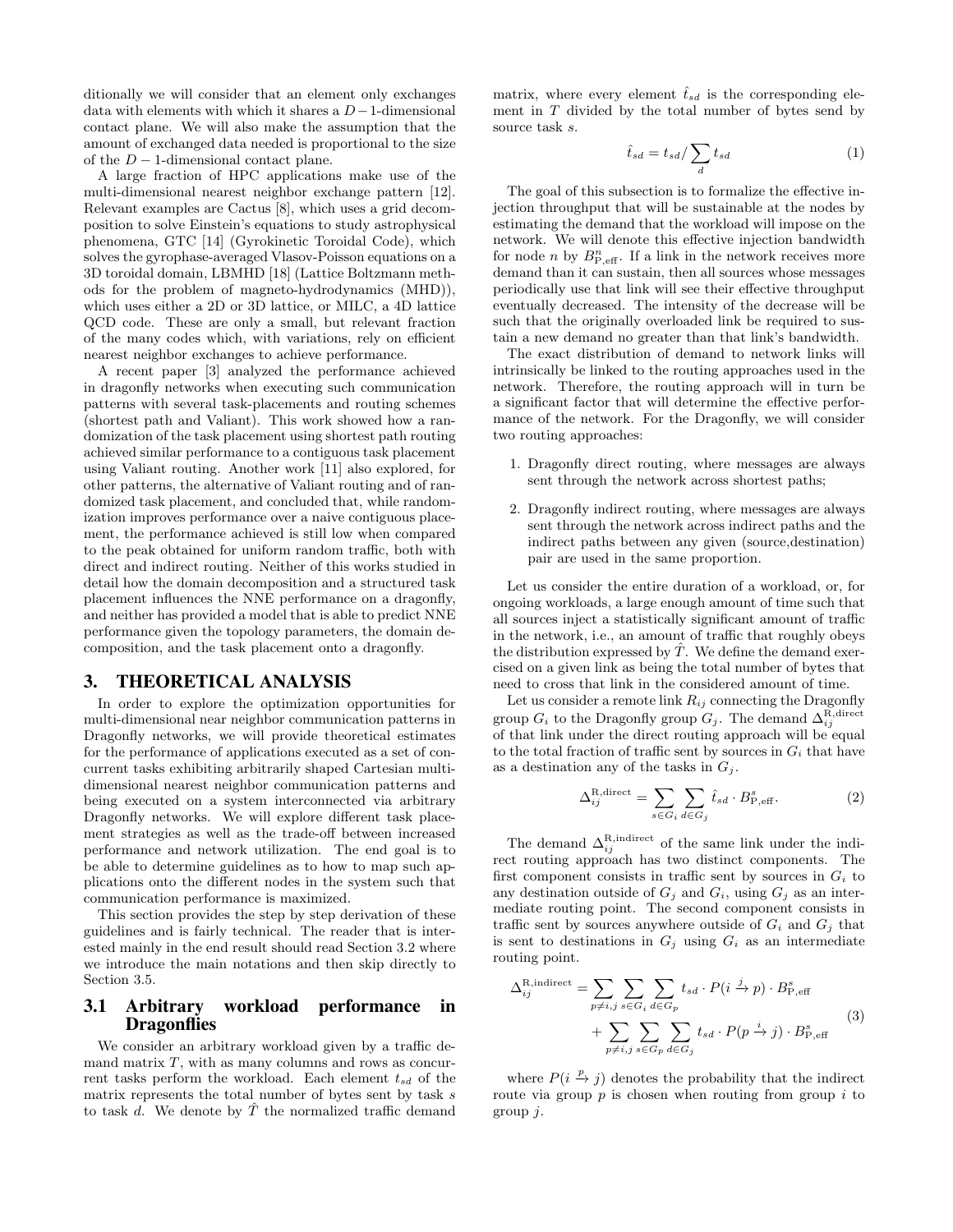Concerning the demand imposed on the intra-group links, In contrast to the inter-group network structure, current Dragonfly systems do not exhibit a unique intra-group structure (e.g., the original Dragonfly design uses a standard full mesh, the PERCS interconnect uses a non-uniform (from the bandwidth and latency points of view) full mesh while the Cray Cascade interconnect uses a two dimensional Hamming graph). This, coupled to the fact that in practice it is generally the inter-group bottlenecks that determine overall system performance, would make thoroughly analyzing the intra-group demand an unnecessarily complex endeavor. Nonetheless, we will take into account the possibility of bottlenecks shifting inside the groups and will analyze this scenario in detail in Section 4.3.

We will assume that all nodes and switches in the network are identical and thus we can denote by:

- $B_P \rightarrow$  the injection bandwidth available to any node in the network,
- $B_L \rightarrow$  the bandwidth of each local link,
- $B_R \rightarrow$  the bandwidth of each remote link.

We will further make a simplifying assumption that the workload does not induce or is not allowed to induce unfairness in the system, that is, every node will be able to effectively inject the same amount of traffic as any other node. Then, B<sup>P</sup>,eff can also be considered uniform across nodes and we can introduce the notion of relative demand  $\delta$ as being the demand  $\Delta$  defined above divided by the effective injection bandwidth  $B_{\text{P,eff}}$ .

$$
\delta_{ij}^{\text{R,direct}} = \Delta_{ij}^{\text{R,direct}} / B_{\text{P,eff}}
$$
\n
$$
\delta_{ij}^{\text{R, indirect}} = \Delta_{ij}^{\text{R, indirect}} / B_{\text{P,eff}}
$$
\n(4)

This leads to the following bounds on the effective bandwidth:

$$
B_{\text{P,eff}} \leq B_P,
$$
  
\n
$$
B_{\text{P,eff}} \leq B_L/\delta^L,
$$
  
\n
$$
B_{\text{P,eff}} \leq B_R/\delta^R.
$$
\n(5)

The throughput limitation that the network imposes on the nodes can thus be formally expressed by Eq. (6) for direct routing and Eq. (7) for indirect routing.

$$
B_{\text{P,eff}}^{\text{direct}} \le \min \left( B_P, \frac{B_L}{\max_{\text{Llinks}} (\delta^{\text{L,direct}})}, \frac{B_R}{\max_{\text{Rlinks}} (\delta^{\text{R,direct}})} \right) (6)
$$
  

$$
B_{\text{P,eff}}^{\text{indirect}} \le \min \left( B_P, \frac{B_L}{\max_{\text{Llinks}} (\delta^{\text{L,indirect}})}, \frac{B_R}{\max_{\text{Rlinks}} (\delta^{\text{R,indirect}})} \right) (7)
$$

Eq.  $(6)$  and  $(7)$  coupled to the load formulations  $(Eq. (2)$ and (3)) and to a particular traffic demand matrix allow us to predict network performance for arbitrary workloads in arbitrary dragonflies.

# 3.2 Formal description of targeted workloads

The workload we focus on in this work are is the multidimensional Cartesian nearest neighbor communication. We will assume that the concurrent tasks are solving a problem pertaining to a d-dimensional domain that is intrinsically split (along directions parallel to the coordinate axes) into equally sized d-dimensional elements in a way that is consistent with the domain's structure (e.g., if the domain is larger in one dimension, it will have proportionally more elements along that dimension). The number of elements in each dimension is given by a vector  $\alpha \in \mathbb{N}^d$ , for a total number of elements  $|\alpha| = \prod_{k=1}^d \alpha_k$ . The assignment of the elements to computation tasks is also done along a Cartesian grid, such that the number of tasks in each dimension is given by a different vector  $\beta \in \mathbb{N}^d$ . Every task will thus be assigned one or several elements, the number of elements per dimension assigned to each task being  $\alpha$  divided element by element by  $\beta$ . The total number of tasks is  $|\beta| = \prod_{k=1}^d \beta_k$ . Any task can be naturally identified via a d-dimensional vector  $x \in \mathbb{N}^d$  such that  $0 \le x_k < \beta_k, \forall 1 \le k \le d$ . These concepts are illustrated in Fig. 2 for a two-dimensional application domain.



Figure 2: Application domain for a two-dimensional nearest neighbor exchange. The domain admits an intrinsic decomposition into identical elements (the small squares in the figure) along the axes of the Cartesian domain. This decomposition is characterized by the two-dimensional vector  $\alpha$  which in the example figure takes the value  $\alpha = (16, 18)$ . The application is run as a set of concurrent tasks that is each assigned a Cartesian subset of the element grid (the  $2 \times 3$  rectangles in the figure). Each subset assigned to a task has the same size along every dimension (in the figure, size 2 in the first dimension and size 3 in the second). The sub-decomposition is determined by a second vector  $\beta$  that determines how many tasks there are in each dimension (in the figure,  $\beta = (8, 6)$ .

The inter-task communication pattern considered is the nearest neighbor exchange of distance 1 on the d-dimensional Cartesian grid, where a task that is identified by the vector  $x$  communicates with a task identified by the vector  $y$  if and only if x and y share  $d-1$  coordinates, while the remaining coordinate values  $x_k$  and  $y_k$  satisfy the relationship  $(\beta_k +$  $x_k - y_k$ ) mod  $\beta_k = 1$ . We will call two such tasks *neighbors along the* k *dimension*. We thus define the indicator function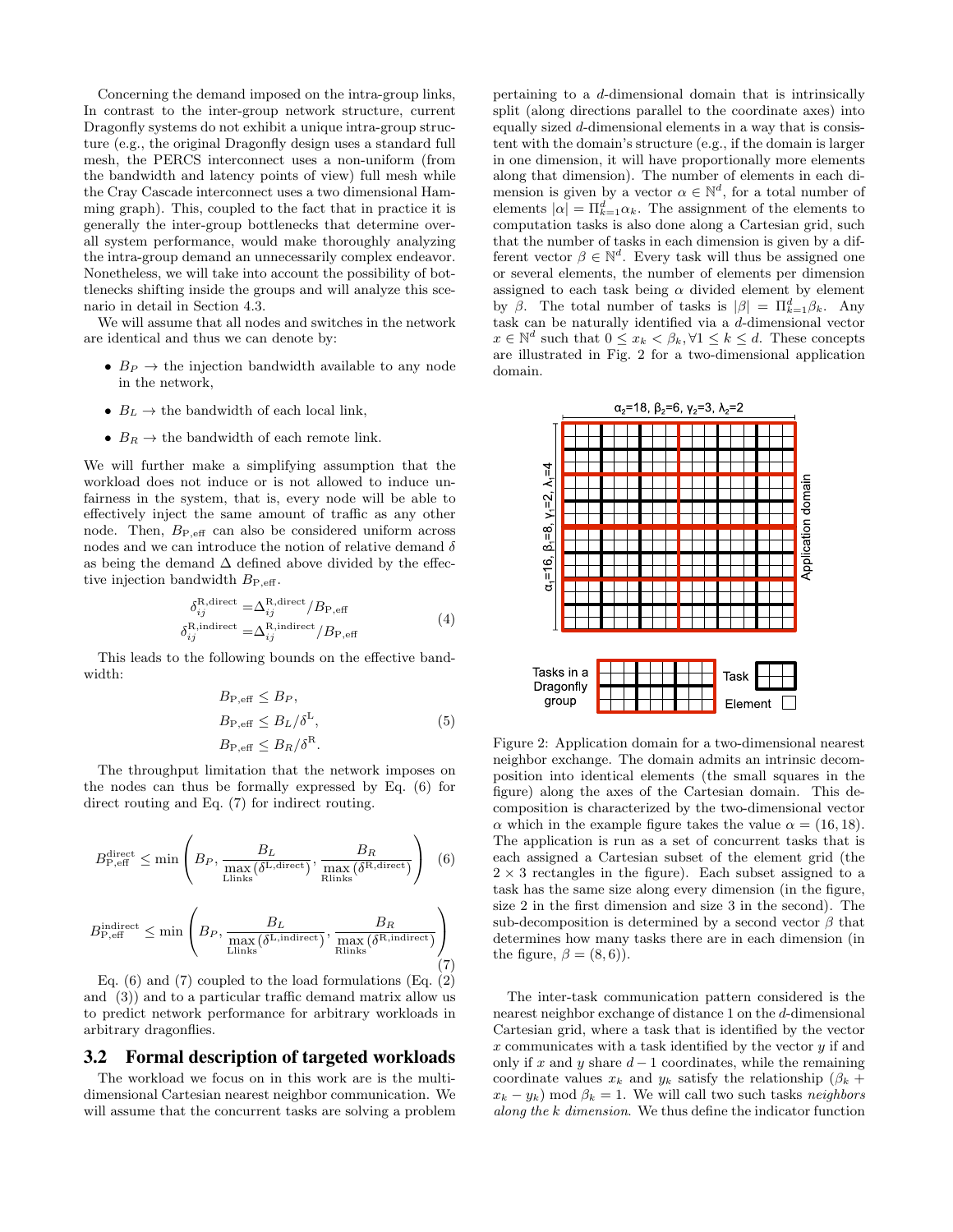$\nu_{x,y}^k$  which takes a value of 1 if tasks corresponding to x and  $y$  are neighbors along the  $k$  dimension and 0 otherwise, as follows:

$$
\nu_{x,y}^k = \begin{cases}\n1 & \text{if } (\beta_k + x_k - y_k) \text{ mod } \beta_k = 1 \\
\text{and } \forall i \neq k, x_i = y_i \\
0 & \text{otherwise.} \n\end{cases} \tag{8}
$$

A very important design choice is the exact manner in which to map the application domain to the network topology. We will consider two task-to-node mapping strategies. The first assumes a regular grouping of tasks in the groups of the Dragonfly. A set of tasks corresponding to a Cartesian application sub-domain is assigned to any given group such that this sub-domain will contain  $\gamma \in \mathbb{N}^d$  tasks along each of the d axes. This leads to a total of  $|\gamma| = \prod_{k=1}^d \gamma_k$ tasks in each Dragonfly group. We further define the vector  $\lambda$  in  $\mathbb{N}^d$  as the coordinate by coordinate ratio of  $\beta$  and  $\gamma$ :  $\forall 1 \leq k \leq d, \lambda_k = \lceil \beta_k / \gamma_k \rceil$ . It entails that  $|\lambda| = \prod_{k=1}^d \lambda_k$ Dragonfly groups will be needed to host the entire set of tasks. The second strategy will assume a random placement of tasks within the Dragonfly, keeping however the task count per group to the same |gamma| value as in the Cartesian case, to allow for fair comparison.

This formalization of the traffic pattern allows us to explore two important performance affecting factors: the shape of the Cartesian intra-group sub-domains (in terms of number of dimensions and ratios between sizes along each dimension) and the level of fragmentation of the placement (the proportion of nodes used to host the workload in every Dragonfly group).

To make the total number of situations more tractable, we will also operate under the assumption that, the assignment of tasks to nodes within a group is random (under the constraint that a node will be assigned at most one task), as is the assignment of Cartesian groups of tasks to specific Dragonfly groups.

#### 3.3 Performance evaluation metrics

Two typical metrics are used for evaluating the performance of a fixed-size workload (where a fixed amount of data needs to be exchanged across the network) such as the nearest neighbor exchange. One metric is the completion time, i.e., the time between the moment when the first message enters the network and the moment when the last message is delivered. The second is the average effective throughput, defined as the total number of bytes exchanged divided by the completion time and averaged across the total number of communicating tasks.

Finally, as we are dealing with different shapes of the application domain (as expressed by the  $\alpha$  vector) and different ways of partitioning the domain into tasks (as expressed by the  $\beta$  vector), the messages exchanged between tasks will vary in size. Specifically, they will be proportional to the size of the surface separating the communicating tasks. This entails that messages exchanged along the k-th axis, when such an exchange takes place, will have a size  $\mu_k$  given by

$$
\mu_k = \mu \cdot \Pi_{i=1, i \neq k}^d \frac{\alpha_i}{\beta_i} = \mu \cdot \frac{|\alpha|}{|\beta|} \cdot \frac{\beta_k}{\alpha_k}.
$$
 (9)

## 3.4 Nearest neighbor communication performance in dragonflies

Two sets of factors determine the theoretical performance of a workload: the  $\hat{t}_{sd}$  coefficients of the normalized traffic

demand matrix and the  $P(i \xrightarrow{p} j)$  routing probabilities in the case of indirect routing.

Given the indirect routing assumption stated in 3.1 the value of the latter is

$$
P(i \xrightarrow{p} j) = \frac{1}{ah - 1}.
$$
 (10)

For the nearest neighbor exchange, we compute the traffic matrix as follows. We denote by  $m_k$  the proportion of messages (out of a task's entire communication workload) sent to a neighbor along the k-th axis. Due to the way we perform the decomposition of the domain into elements, the way we assign elements to tasks and the way we define the neighborhood of a task (8), it follows that a given task either does not exchange any messages along axis k (when  $\beta_k = 1$ ), or it exchanges messages across two surfaces. If we denote by  $\mathbb{1}_{condition}$  the indicator function that takes a value of 1 when the condition is true and a value of 0 otherwise, then the value of this ratio is

$$
m_k = \frac{\mu_k \cdot \mathbb{1}_{\beta_k > 1}}{2 \sum_{i=1}^d \mu_i \cdot \mathbb{1}_{\beta_i > 1}}
$$
\n
$$
= \frac{\mu \cdot \frac{|\alpha|}{|\beta|} \cdot \frac{\beta_k}{\alpha_k} \cdot \mathbb{1}_{\beta_k > 1}}{2 \sum_{i=1}^d \mu \cdot \frac{|\alpha|}{|\beta|} \cdot \frac{\beta_i}{\alpha_i} \cdot \mathbb{1}_{\beta_i > 1}}
$$
\n
$$
= \frac{\beta_k \cdot \mathbb{1}_{\beta_k > 1/\alpha_k}}{2 \sum_{i=1}^d \beta_i \cdot \mathbb{1}_{\beta_i > 1/\alpha_i}}.
$$
\n
$$
(11)
$$

These proportions are completely determined by the  $\alpha$  and  $\beta$  domain and decomposition characterization d-dimensional vectors.

Taking into account that if  $\beta_k = 2$  for some k, then two tasks that are neighbors along axis  $k$  communicate across two surfaces, we obtain:

$$
\hat{t}_{sd} = \sum_{i=1}^{d} m_i \cdot \nu_{s,d}^i \cdot (1 + I_{\beta_i = 2}) \tag{12}
$$

#### *Cartesian placement.*

For the case where the tasks assigned to any fixed group form a Cartesian sub-domain we defined the  $\gamma$  parameter vector characterizing the mapping of tasks to groups. For a fixed value of  $\gamma$ , we have all the information necessary to compute the demand that the workload induces in the network as described by Eqs. (2) and (3).

Indeed, in the case of direct routing, we would need to estimate the sum of the individual demands induced by sources in a Dragonfly group  $i$  sending to destinations in another Dragonfly group  $j$  on the remote link connecting the groups. Similarly to how we assigned coordinate vectors to tasks, we can now assign coordinate vectors to groups of Cartesian sub-domains of tasks. A group  $g$  will be assigned a coordinate vector  $x^g$  in  $\mathbb{N}^d$ , where every coordinate  $x^g_k$  satisfies  $0 \leq x_k^g < \lambda_k, \forall 1 \leq k \leq d.$  Similarly to the neighborhood relationship for tasks defined by (8) we can define a neighborhood relationship for groups as

$$
\tilde{\nu}_{i,j}^k = \begin{cases}\n1 & \text{if } (\lambda_k + x_k^i - x_k^j) \text{ mod } \lambda_k = 1 \\
\text{ and } \forall l \neq k, x_l^i = x_l^j\n\end{cases}
$$
\n(13)

If two groups are neighbors along direction  $k$ , then the traffic exchanged across the common boundary is the aggregate traffic sent to one neighbor along dimension  $k$  by all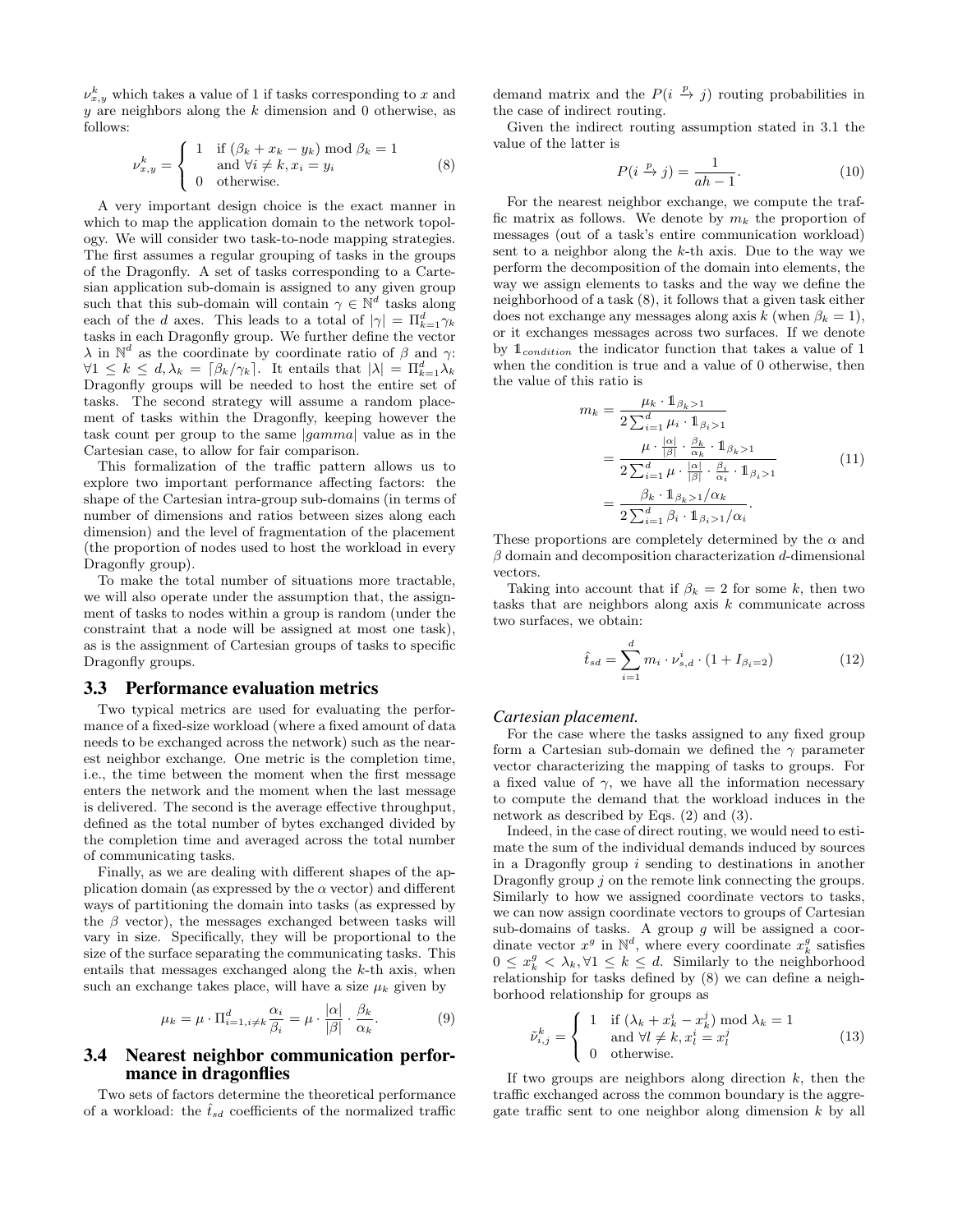the tasks forming that boundary. Given the shape of the task domain, there are exactly  $(1 + \mathbb{1}_{\lambda_k=2}) \cdot |\gamma| / \gamma_k$  tasks on the boundary. Eq. (14) shows the resulting direct routing demand.

$$
\delta_{ij}^{\text{R,direct}} = \Delta_{ij}^{\text{R,direct}} / B_{\text{P,eff}}
$$
  
= 
$$
\sum_{s \in G_i} \sum_{d \in G_j} t_{sd}
$$
  
= 
$$
\sum_{k=1}^d (1 + 1_{\lambda_k = 2}) \cdot |\gamma| / \gamma_k \cdot m_k \cdot \tilde{\nu}_{i,j}^k
$$
 (14)

In the case of indirect routing, we start by expressing  $\delta^{\rm R, indirect}$  from Eq. (3) and (4).

$$
\delta_{ij}^{\text{R,indirect}} = \sum_{p \neq i,j} \sum_{s \in G_i} \sum_{d \in G_p} t_{sd} \cdot P(i \xrightarrow{j} p)
$$

$$
+ \sum_{p \neq i,j} \sum_{s \in G_p} \sum_{d \in G_j} t_{sd} \cdot P(p \xrightarrow{i} j)
$$

$$
= \frac{1}{ah - 1} \cdot \left( \sum_{p \neq i,j} \sum_{s \in G_i} \sum_{d \in G_p} t_{sd} \right)
$$
(15)
$$
+ \sum_{p \neq i,j} \sum_{s \in G_p} \sum_{d \in G_j} t_{sd} \right)
$$

The two triple sums each evaluate to the same value for reasons that are linked to the symmetry of the communication pattern. Indeed, the amount of traffic sent by tasks in a group i to tasks in all groups  $p \neq i, j$  (first triple sum) is equal to the aggregate external nearest neighbor traffic of i minus the traffic that i sends to group j if i and j are neighbors along some dimension. Similarly, the amount of traffic sent by all groups  $p \neq i, j$  to tasks in group j (second triple sum) is equal to the aggregate external nearest neighbor traffic received by  $j$  minus the traffic that  $i$  sends to group  $j$  if  $i$  and  $j$  are neighbors along some dimension. Due to the fact that from the point of view of any individual sub-domain of tasks mapped to a group, the communication pattern is symmetric (same messages received and sent along each dimension), the two triple sums are equal.

The aggregate nearest neighbor traffic sent (or received) by any group is equal to  $2\sum_{k=1}^{d}(|\gamma|/\gamma_k \cdot m_k \cdot \mathbb{1}_{\lambda_k>1})$  where the indicator function only serves to take into account the corner case where the intra-group domain would be so large along dimension  $k$  that it would completely cover the entire application domain along that direction and thus eliminate any inter-group traffic along that dimension. Eq. (16) shows the resulting indirect routing demand.

$$
\delta_{i,j}^{\text{R,indirect}} = (4 \sum_{k=1}^{d} (|\gamma| / \gamma_k \cdot m_k \cdot \mathbb{1}_{\lambda_k > 1})
$$

$$
- 2 \delta_{i,j}^{\text{R,direct}})/(ah - 1)
$$
(16)

To be able to now derive performance estimations (via Eq. (7)) we maximize the demand to determine the strongest bottleneck. For direct routing, using the fact that Eq. (13) implies that task domains mapped to two groups can only be neighbors in at most one direction and Eq. (14), we obtain the bound in Eq. (17)

$$
\max_{i,j}(\delta_{i,j}^{\text{R,direct}}) = \max_{k}((1_{\lambda_k>1} + 1_{\lambda_k=2}) \cdot |\gamma|/\gamma_k \cdot m_k)
$$
 (17)

Similarly, Eq. (18) shows the bound obtained when maximizing indirect routing induced demand

$$
\max_{i,j}(\delta_{i,j}^{\text{R,indirect}}) = 4 \sum_{k=1}^{d} (|\gamma|/\gamma_k \cdot m_k \cdot \mathbb{1}_{\lambda_k > 1})/(ah-1). \tag{18}
$$

As expressed by Eq. (7), maximizing performance is equivalent to minimizing the maximum demand. The previous equations express the maximum demand when the choice of a  $\gamma$  vector defining the mapping of tasks to the system topology has already been made. The same equations can however also be used to reason about what the mapping vectors  $\gamma$ ,  $\beta$  themselves should be such that performance is maximized. This can be achieved by shifting the maximization domain to include the domain of possible values for  $\gamma$ and  $\beta$  as well (in addition to the values of k).

## *Random placement.*

The second placement strategy we analyze is one where elements are assigned at random to nodes in the system under the constraints of having at most one element assigned to a given node and exactly 0 or  $|\gamma|$  elements per group. This leads to there being exactly  $|\lambda|$  groups hosting tasks.

Given an arbitrarily chosen group that does host tasks, and given a certain dimension  $k$  and direction in which the tasks exchange messages, there will be exactly  $\gamma$  messages that the tasks in the group need to exchange. Due to the placement strategy described above, each of these  $\gamma$  messages have an equal chance to be destined to tasks in each of the  $|\lambda|$  groups, including the source group itself. In the case of direct routing, according to Eq. (6), what we are interested in is the expected maximum remote link demand. To estimate it, we first notice that the problem of assigning messages to destination groups is an instance of the well known balls-and-bins problem [10], where messages are the balls  $(n_{\text{balls}} = |\gamma|)$  and the groups are the bins  $(n_{\text{bins}} = |\lambda|)$  What we are interested in is the expected number of balls that the bin that has the most balls will have. As proven in [7, 16], for large balls-to-bins ratios, this is given by Eq. (19).

$$
\frac{n_{\text{balls}}}{n_{\text{bins}}} \cdot \frac{\log n_{\text{bins}}}{\log \log n_{\text{bins}}} \tag{19}
$$

This leads to the expected maximum demand induced by messages exchanged in the chosen direction of the chosen dimension  $k$  to be:

$$
\frac{|\gamma|}{|\lambda|} \cdot \frac{\log|\lambda|}{\log \log |\lambda|} \cdot m_k. \tag{20}
$$

Summing over all dimensions and both directions we obtain

$$
\max_{\text{Rlinks}} (\delta^{\text{R,direct}}) = 2 \sum_{k=1}^{d} \frac{|\gamma|}{|\lambda|} \cdot \frac{\log |\lambda|}{\log \log |\lambda|} \cdot m_k
$$

$$
= \frac{|\gamma|}{|\lambda|} \cdot \frac{\log |\lambda|}{\log \log |\lambda|} \cdot 2 \sum_{k=1}^{d} m_k \qquad (21)
$$

$$
= \frac{|\gamma|}{|\lambda|} \cdot \frac{\log |\lambda|}{\log \log |\lambda|}.
$$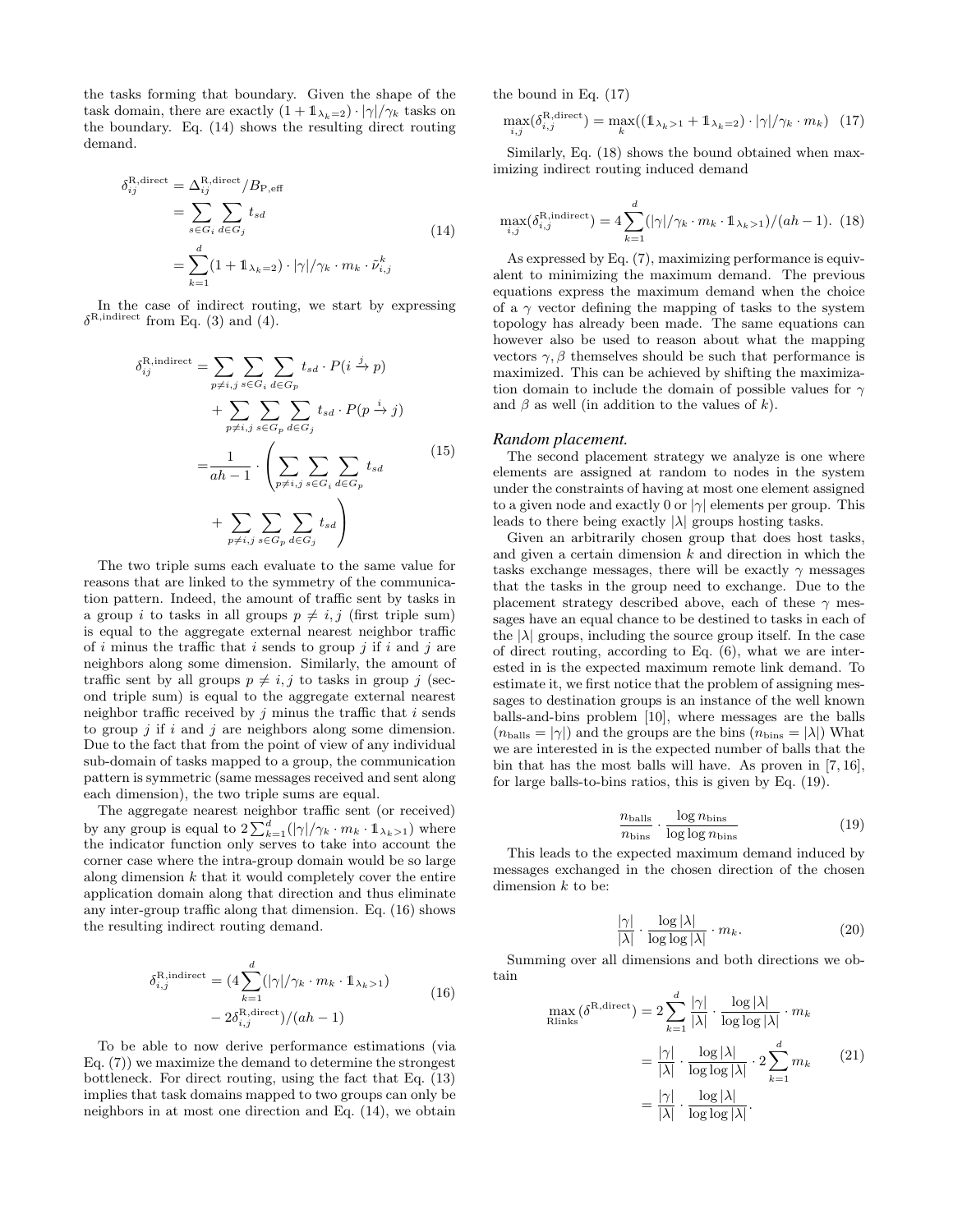

Figure 3: Comparison of the measured effective throughput, communication data volume, and completion time for a balanced dragonfly topology under indirect routing for a collection of all possible application domain decompositions into 64 tasks. The x axis of every subfigure shows the β vector defining the decomposition. For a fixed β vector, several task-to-node placement strategies are benchmarked to illustrate the variability of achievable performance. For figure c), the best completion time per domain decomposition is highlighted by means of horizontal lines. This best case performance is shown to be highly correlated with the decomposition type, and as such the same figure shows the clusters of decompositions that share similar characteristics.

This applies when the ratio of messages to groups is large. Since this is not necessarily the case in several of the configurations we take into account, we can expect the accuracy of the random placement model to be somewhat poorer than that of the Cartesian placement model.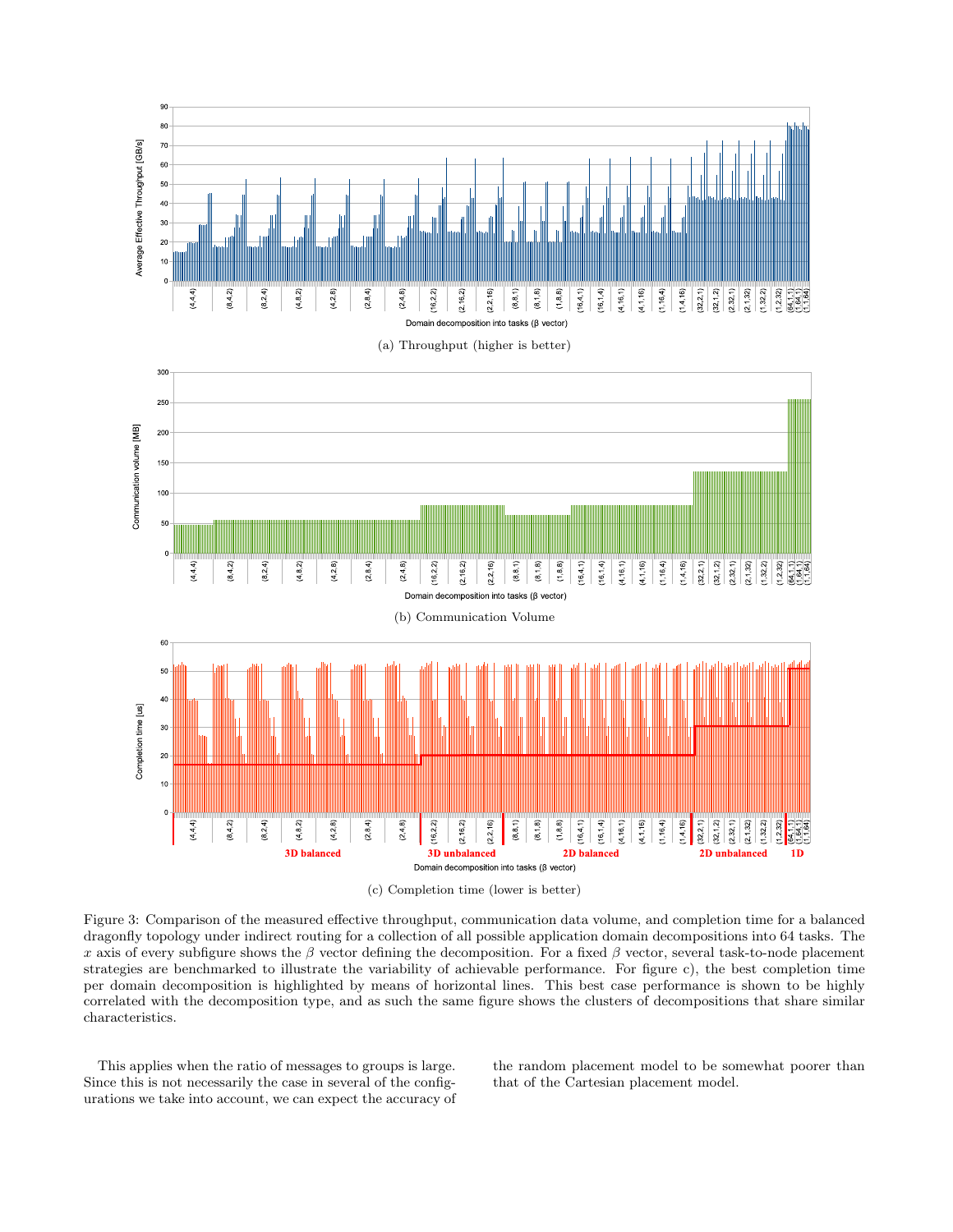

Figure 4: Comparison of the completion time (estimated and measured) for a balanced dragonfly topology under direct routing for a collection of all possible task-placements  $\gamma$  for a 3-dimensional  $\beta = (8, 8, 4)$  nearest neighbor exchange of 256 tasks (Figure a)) and a  $\beta = (16, 8, 8)$  nearest neighbor exchange of 1024 tasks (Figure b)). The x axis lists the task-placements from least-fragmented (each group is fully occupied) to most-fragmented (each group contains the minimum number of nodes that still allows for the workload to be scheduled on the Dragonfly system) and within each fragmentation level, every possible  $γ$  placement whose  $|γ|$  corresponds to the fragmentation level. The first row of the x axis labels defines γ while the second row defines  $\lambda$ .

Random placement and random indirect routing are two solutions to similar issues arising in Dragonfly networks, each with its advantages and disadvantages. Using the two techniques in conjunction would yield very little benefit beyond the benefits already attainable by employing one or the other separately, and additionally incur the drawbacks of both strategies. Thus, there is little motivation for modeling performance for indirectly routed randomly placed workloads and therefore we will restrict our analysis of randomly placed nearest neighbor exchanges to the direct routing case.

#### 3.5 Summary

In this Section we have introduced a formal performance model for nearest neighbor communication over Dragonfly networks, under i). Cartesian and ii). random task placement and using a). direct or b). *Valiant [Kim:2008]* indirect routing. The end results of this analysis are the following.

For Cartesian placement and direct routing, we have shown (Eq. (17) and (6)) that effective injection bandwidth is limited by

$$
B_{\rm P,eff} \le \frac{B_R}{\max_{k,\gamma,\beta}((1_{\lambda_k>1} + 1_{\lambda_k=2}) \cdot |\gamma|/\gamma_k \cdot m_k)}.\tag{22}
$$

By substituting  $m_k$  using Eq. (11) we obtain the optimization criterion for this configuration: optimal performance is obtained by minimizing

$$
\max_{k,\gamma,\beta} \left[ \left( \mathbb{1}_{\lambda_k > 1} + \mathbb{1}_{\lambda_k = 2} \right) \cdot \frac{|\gamma|}{\gamma_k} \cdot \frac{\beta_k \cdot \mathbb{1}_{\beta_k > 1}}{\alpha_k} \right]. \tag{23}
$$

For Cartesian placement and *Valiant [Kim:2008]* indirect routing, we have shown  $(Eq. (18)$  and  $(7))$  that effective injection bandwidth is limited by

$$
B_{\rm P, eff} \le \frac{B_R}{\max_{\gamma,\beta} \left(4 \sum_{k=1}^d (|\gamma|/\gamma_k \cdot m_k \cdot \mathbb{1}_{\lambda_k > 1}\right) / (ah - 1)\right)}.
$$
\n(24)

By substituting  $m_k$  using Eq. (11) we obtain the optimization criterion for this configuration: optimal performance is obtained by minimizing

$$
\max_{\gamma,\beta} \left[ \sum_{k=1}^d \left( 1\!\!1_{\lambda_k > 1} \cdot \frac{|\gamma|}{\gamma_k} \cdot \frac{\beta_k \cdot 1\!\!1_{\beta_k > 1}}{\alpha_k} \right) \right]. \tag{25}
$$

For random placement and direct routing, we have shown (Eq. (21) and (6)) that effective injection bandwidth is limited by

$$
B_{\rm P,eff} \le \frac{B_R}{\max_{\gamma,\beta} \left[ \frac{|\gamma|}{|\lambda|} \cdot \frac{\log |\lambda|}{\log \log |\lambda|} \right]}. \tag{26}
$$

Optimal performance is thus obtained by minimizing

$$
\max_{\gamma,\beta} \left[ \frac{|\gamma|}{|\lambda|} \cdot \frac{\log |\lambda|}{\log \log |\lambda|} \right] \tag{27}
$$

Thus, the analytical model we introduce has a twofold use. First, in the context of one of the three (routing,placement) strategies described, it provides straightforward criteria allowing the selection of the most efficient assignment of domain elements to tasks  $(\beta)$  and assignment of tasks to network nodes  $(\gamma, \lambda)$ . Second, due to its capability to estimate not only the circumstances in which performance is maximized but also actual expected performance, the model allows selecting the (routing, placement) strategy itself. Thus, overall, it allows for the identification of the complete configuration of a workload such that that workload completes in a minimum amount of time.

# 4. SIMULATION RESULTS

The results that we present in this section were obtained by means of a simulation framework that is able to accurately model custom networks (including Dragonflies) at a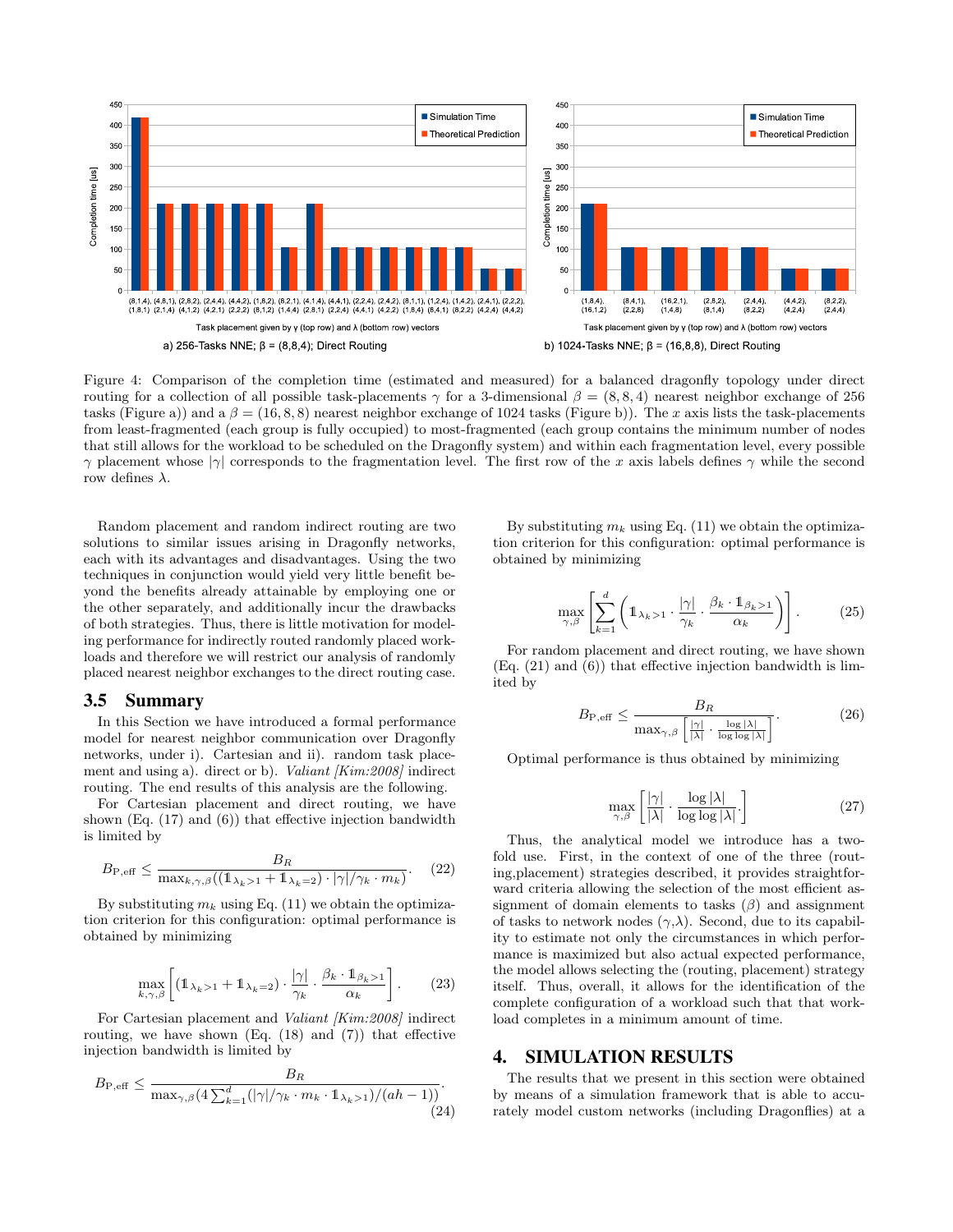

Figure 5: Comparison of the completion time (estimated and measured) for a balanced dragonfly topology under *Valiant [Kim:2008]* indirect routing for a collection of all possible task-placements  $\gamma$  for a 3-dimensional  $\beta = (8, 8, 4)$  nearest neighbor exchange of 256 tasks (Figure a)) and a  $\beta = (16, 8, 8)$  nearest neighbor exchange of 1024 tasks (Figure b)). The x axis lists the task-placements from least-fragmented (each group is fully occupied) to most-fragmented (each group contains the minimum number of nodes that still allows for the workload to be scheduled on the Dragonfly system) and within each fragmentation level, every possible  $\gamma$  placement whose  $|\gamma|$  corresponds to the fragmentation level. The first row of the x axis labels defines  $\gamma$  while the second row defines  $\lambda$ .

flit level [15]. The simulator is characterized by a high level of customization and modularity, allowing the configuration of the desired model in detail. Given that the parameter space to explore was already very large, we have chosen a fixed representative system scale of 1056 end nodes. Specifically, we have chosen a system interconnected by a balanced  $DF(4, 8, 4)$  Dragonfly network, where groups are made up of  $a = 8$  switches interconnected in a fully connected mesh and each switch has  $p = 4$  nodes attached and  $h = 4$  ports towards other groups. The routing approaches used were direct routing and *Valiant [Kim:2008]*.

The traffic pattern is that of a single, 1D, 2D or 3D, nearest neighbor exchange as described in Section 3.2. The application domain was considered to be made up of  $2^{27}$  elements shaped according to the vector  $\alpha = (512, 512, 512)$ . The per-element per-neighbor message size was chosen to be 1 KB.

# 4.1 Optimal application domain to task mapping

We will start by exploring the trade-offs that are associated with the selection of the  $\beta$  vector, expressing the mapping of application domain elements to computational tasks. The selection is done along two dimensions:

- 1. The total number of tasks.
- 2. The shape of the element sub-domain assigned to a task. By shape we refer to whether the sub-domain is uni, bi or tri-dimensional as well as to the ratios between the elements of  $\beta$ .

As Eq. (9) shows, the larger the number of tasks the smaller the communication footprint per task will be. Also, regarding the sub-domain shape, similar dimensions of the task sub-domain lead to similar contact surfaces in each dimension, and therefore to more balanced sizes of the messages exchanged along each axis. Given the broad range in which the workload size can vary when choosing different element to task mappings, we will consider for this subsection

both the effective completion time of the communication pattern, which is the most of interest performance indicator, and the effective throughput, which is often used as a performance indicator in practice.

We will start by choosing a fixed number of tasks,  $|\beta| = 64$ , and analyzing all possible element to task mappings. For a given element-to-task mapping, we will include multiple configurations with respect to parameters such as task-tonode mapping strategy, but we will not analyze them in detail in this subsection. What we will focus on is what performance can be obtained for a fixed  $\beta$  vector in the best case. The measured performance is illustrated in Fig. 3; the measured effective throughput is shown in Figure 3a the total volume of exchanged data is shown in Figure 3b and the effective completion time is shown in Figure 3c.

Several conclusions can be drawn from this experiment. First, we notice that there is a clear correlation between the best achievable completion time and the domain-to-task mapping (Figure 3c). Indeed, mappings that preserve a higher number of dimensions on the one hand and a balanced distribution of tasks across dimensions on the other perform consistently better than mappings that are at the other end of the spectrum. The completion time of the best mapping is more than twice as small as the completion time of the worst mapping, with several performance levels for intermediate mappings.

Second, the most widely used metric to measure network performance is the throughput that the network can sustain. However, if we were to have based our performance analysis on this measure, our conclusions would have been the exact opposite. Indeed, as shown in Figure 3a, judging strictly by maximum achievable throughput, the best type of mapping is, by a significant margin, exactly the type that actually takes the longest to complete. Using throughput to measure performance is thus questionable in this context, where the high throughput is actually a direct consequence of the mapping requiring significantly larger volumes of exchanged data (Figure 3b) to account for the significantly larger contact surfaces between communicating tasks.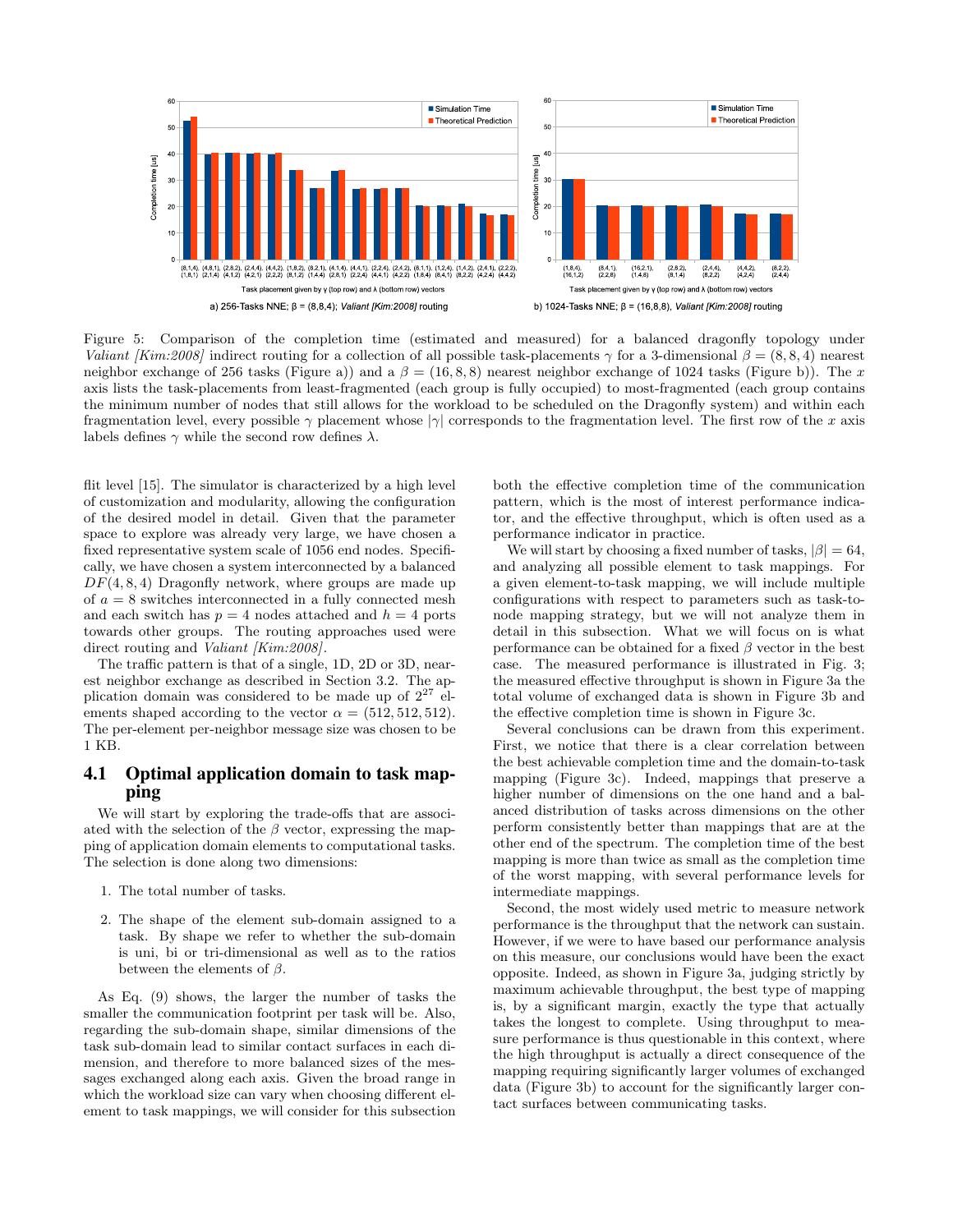

Figure 6: Comparison of the completion time (estimated and measured) for a balanced dragonfly topology under direct routing and random task placement for three 3-dimensional nearest neighbor exchanges  $(\beta \in \{(4, 4, 4), (8, 8, 4), (16, 8, 8)\})$ . The x axis lists the 3 exchanges from left to right (identifying them by the total number of tasks  $|\beta|$ ), and within each exchange lists several levels of fragmentation from least-fragmented (each group is fully occupied) to most-fragmented (each group contains the minimum number of nodes that still allows for the workload to be scheduled on the Dragonfly system). For each of these configurations, the completion time of the same workload, but this time Cartesian-mapped and indirectly routed, is also shown to allow comparison between the two strategies. The  $y$  axis has a logarithmic scale.

Finally, although the correlation between best case completion time and element-to-task mapping strategy  $(\beta)$ choice) is clear, the variability in the performance achieved for a fixed element-to-task mapping is extremely high. In fact, it is much higher than the variability across elementto-task mappings. This makes the choice of the task-to-node mapping ( $\gamma$  choice) of the utmost importance.

# 4.2 Optimal task to network topology mapping and validation of theoretical estimates

Across tested decompositions of the application domain, the best performance was obtained for a domain that is as close to a cube as possible (a  $\beta$  vector with elements as close to equal as possible). Furthermore, from a  $\gamma$ -choice induced variability point of view, the different  $\beta$  choices exhibited a similar behavior. Thus, in this subsection we will set the decomposition of the application domain to the decomposition closest to a cube and benchmark all possible task-to-node placements ( $\gamma$  choices) under the fixed  $\beta$  vector.

We will consider, in place of the 64 task decomposition, a 256 and a 1024 task decomposition of the same domain to be able to examine the scale dependence of the results we obtain. For the former, we will consider  $\beta = (8, 8, 4)$  while for the latter we will consider  $\beta = (16, 8, 8)$ .

For the vector  $\gamma$ , which completely defines a Cartesian task-to-node mapping, we will limit our analysis to values for which the individual elements divide the corresponding  $\beta$  elements. For each choice, we measure the completion time of the workload and compare it against the theoretical predictions of the model introduced in Section 3. In addition to validating our theoretical framework, by analyzing all possible  $\gamma$  values, we are able to study the impact of the shape of the domains chosen to be mapped to individual groups, as well as the impact of workload fragmentation across the network. The measured and predicted

performance is shown in Figure 4 for direct routing and in Figure 5 for *Valiant [Kim:2008]* indirect routing.

In order to be able to compare the predicted limitation of the effective bandwidth induced by remote link bottlenecks to measured performance, for this experiment we consider a high enough bandwidth for the local links, such that the bottleneck does not shift towards them, especially for mappings with high fragmentation.

The main conclusion we can draw from the simulation results is that the theoretical framework is able to accurately capture the behavior of the system. This is particularly true for Cartesian task placements under both direct (Figure 4) and indirect (Figure 5) routing, where the predictions of the model are practically indistinguishable from the measurements. An immediate consequence of this fact is that the model can be used in a standalone fashion not only to select the best configuration to run a particular workload but can also to produce accurate estimates of the absolute performance of arbitrary configurations.

For random task placement (Figure 6), the predictions follow well the evolution of the performance across tested configurations, but the model experiences nonetheless fairly large deviations compared to the absolute measured values. This is due to the fact that the statistical analysis the model is based on in this case relies on the assumption of exchanging a large number of messages relative to the number of occupied Dragonfly groups  $|\lambda|$  and this is not always the case in all tested configurations. That being said, the performance trends are captured faithfully and the decision of which configuration suits a particular workload best can still be taken based solely on the model.

Finally, Figure 6 also shows that, for all tested configurations, random task placement with direct routing is consistently outperformed by Cartesian task placement with indirect routing. Indeed, on the configurations that we benchmarked, the former took between 3 and 15 times more time to complete for a fixed  $\beta$  and  $\gamma$  configuration.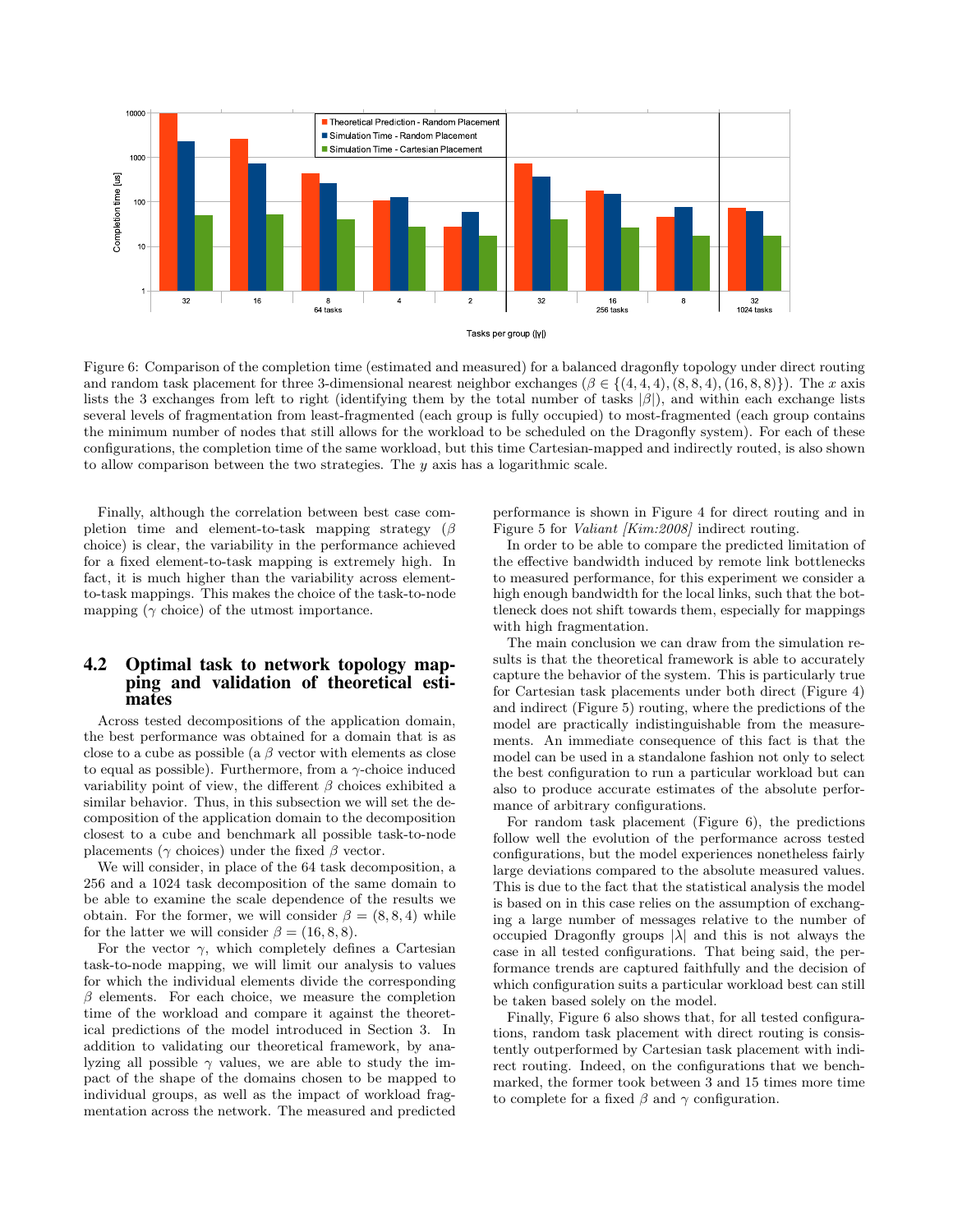

Figure 7: Effective throughput upper bound for nearest neighbor exchange among  $|\beta| = 256$  tasks mapped on a 3-dimensional domain of size  $\beta = (8, 8, 4)$  for increasingly higher local link bandwidths. The first line of the x axis shows the vector  $\gamma$  while the second line shows the vector  $\lambda$ . By increasing the local link bandwidth, bottlenecks caused the local links become less important, up to a point where a balance is reached between the limitations caused by remote links and limitations caused by local links. Past this point, any increase in the L link bandwidth will yield practically no further increase of the effective throughput.

# 4.3 Dragonfly balance for nearest neighbor exchanges

To conclude this section, we revisit the notion of Dragonfly balance in the context of nearest neighbor exchanges. A Dragonfly system is considered balanced if the limitation on effective injection bandwidth imposed by the three system bandwidth parameters  $B_P$ ,  $B_L$  and  $B_R$  is the same under uniform random all-to-all traffic. Ensuring this property translates in a straightforward manner into a set of constraints on what the bandwidth per each type of link should be.

For traffic patterns that do not have a uniform random all-to-all structure and that exhibit poor performance in balanced Dragonfly systems under direct routing, it is generally assumed that a uniform distribution of load in the network can be achieved via indirect routing, and that for this new load distribution, the balance of the Dragonfly is the same as in the case of uniform traffic.

In the case of the nearest neighbor exchange, we study the balance between the local and remote link bandwidth. We look at two extreme cases, one where the bandwidth of the local links is set to a very high value, such that the throughput limitation is the effect of solely a remote link bottleneck, and the other where the dragonfly is balanced for uniform traffic. Figure 7 shows that in the latter case, the bottleneck has clearly shifted towards the local links. As such, we benchmarked several L bandwidth values to identify what the tipping point is in terms of bandwidth, and implicitly what the balance of the Dragonfly is when considering nearest neighbor traffic.

What we observe is that while for the mapping strategies that exhibit low levels of fragmentation, the balance of the system is very close to the uniform traffic balance, as we move toward more fragmented and more efficient mappings, the local bandwidth required to balance the traffic pattern increases as well, becoming up to a factor of 4 larger in the most fragmented case.

# 4.4 Guidelines for application-network joint configuration and design

In Section 3.5 we have summarized the analytical performance model introduced in this work, which has the ability to i) determine the configuration options that would enable a Cartesian nearest neighbor exchange to achieve optimum performance on a Dragonfly network and ii) estimate that level of optimum performance. In the current section, we have shown this model to be accurate in both aspects.

Thus, this model can be used in practice as follows. For each of the three (routing,placement) strategies, i.e., Cartesian placement with direct routing, Cartesian placement with indirect routing, random placement with direct routing, one would use the model (namely Eq. (23), Eq. (25) and Eq. (27) respectively) to determine the configuration of the workload parameters  $\beta$ ,  $\gamma$  and  $\lambda$ . Then, one would use these parameters to determine for each (routing,placement) strategy (via Eq. (22), Eq. (24) and Eq. (26) respectively) the expected completion time for the workload, and select the strategy with the lowest one.

Concerning the optimization of the network design, the previous subsection has shown that the generally accepted guidelines for designing balanced, near optimal performance Dragonfly networks [13] (mainly derived from the uniform traffic context), do not typically hold in the context of Cartesian nearest neighbor exchanges. Indeed, the intra-group aggregate bandwidth should be over-provisioned (relative to the balanced case), for optimal performance by as much as a factor of 4.

# 5. CONCLUSIONS

In this work we analyze communication workload performance in systems where the interconnect fabric is a Dragonfly network. We introduce a theoretical framework that is able to identify the bottlenecks that appear in the network under arbitrary workloads (specified via their traffic demand matrix), assuming either direct or indirect routing